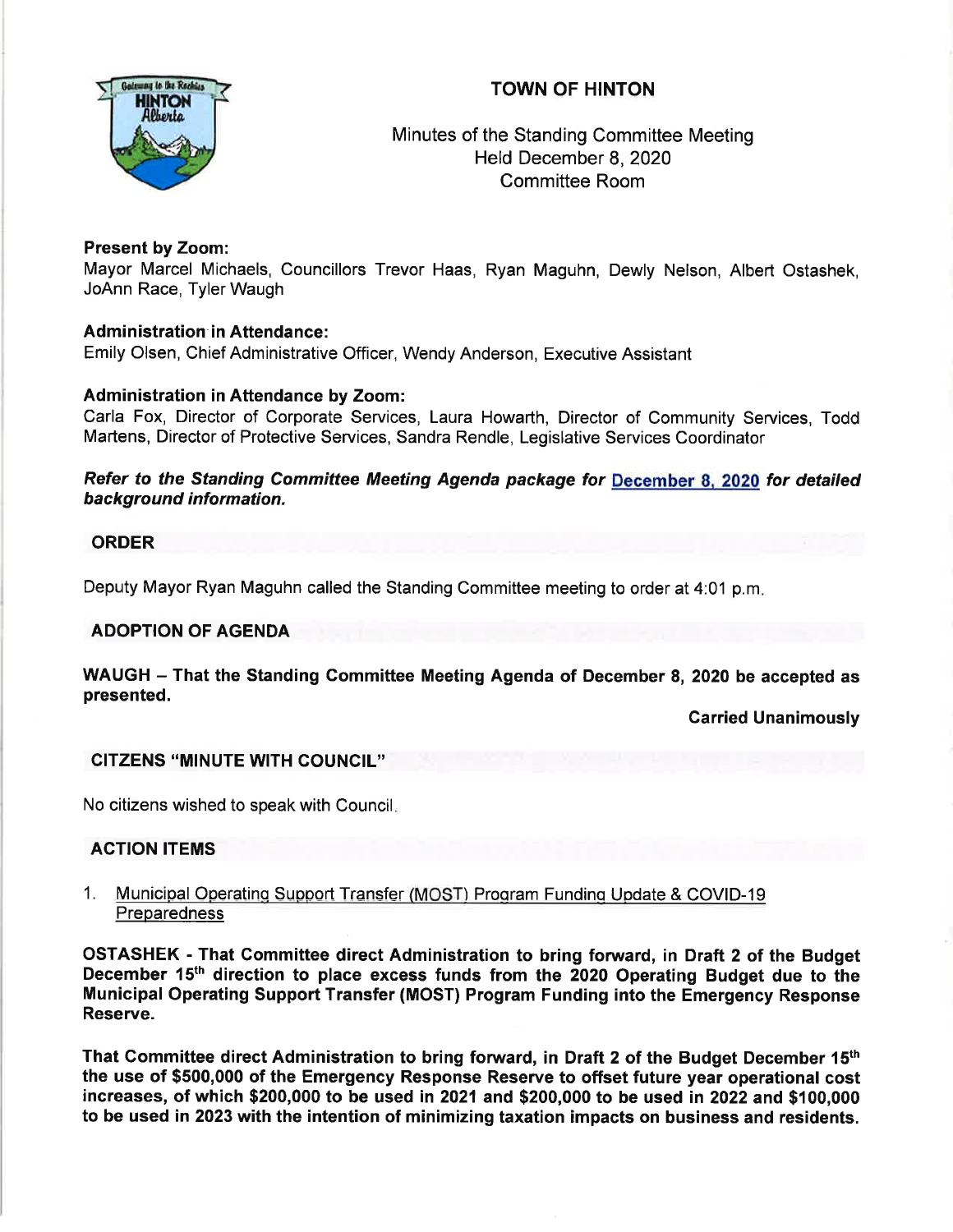That Gommittee direct Administration to bring forward, in Draft 2 of the Budget December 15th, a \$200,000 Gouncil Operating Project, it's use to be determined by Gouncil at a future meeting, and funded from the Emergency Response Reserve.

That Gommittee direct Administration to bring further options for the use of the Emergency Response Reserve to a future Standing Committee Meeting no later than March 1, 2021.

Councillor Race joined the meeting at 4:19 p.m

NELSON - To Postpone until after the second draft of Budget 2021 has been presented to Gouncil.

> Consensus Not Achieved 2-5 For: Nelson, Maguhn Against: Haas, Waugh, Michaels, Ostashek, Race

OSTASHEK - That Gommittee direct Administration to bring forward, in Draft 2 of the Budget December 15th direction to place excess funds from the 2020 Operating Budget due to the Municipal Operating Support Transfer (MOST) Program Funding into the Emergency Response Reserve.

That Gommittee direct Administration to bring forward, in Draft 2 of the Budget December 1Sth the use of \$500,000 of the Emergency Response Reserve to offset future year operational cost increases, of which \$200,000 to be used in 2021 and \$200,000 to be used in 2022and \$100,000 to be used in 2023 with the intention of minimizing taxation impacts on business and residents.

That Committee direct Administration to bring forward, in Draft 2 of the Budget December 1Sth, a \$200,000 Gouncil Operating Project, it's use to be determined by Council at a future meeting, and funded from the Emergency Response Reserve.

That Gommittee direct Administration to bring further options for the use of the Emergency Response Reserve to a future Standing Committee Meeting no later than March 1,2021.

> Gonsensus Achieved 6-1 For: Haas, Waugh, Maguhn, Michaels, Ostashek, Race Against: Nelson

### REPORTING

- 1. Council
	- **Reporting**
	- Urgent Matters a
- 2. Chief Administrative Officer Status Report
	- . Reporting
	- **Status Report**
- 3. Legislative Services Update